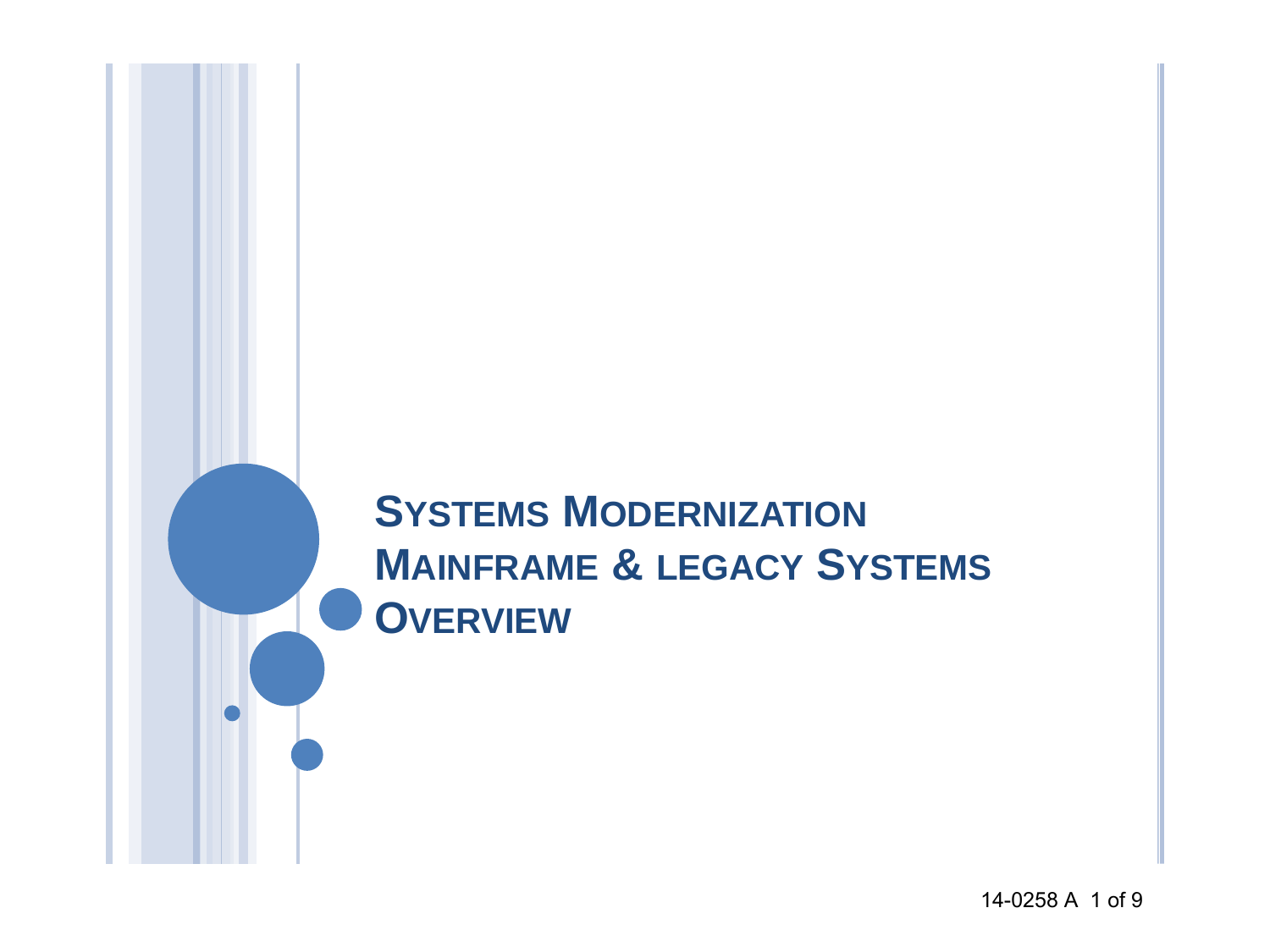### **WHERE ARE WE CURRENTLY?**

- El Dorado County's mainframe environment consists of three major physical components:
	- Z9 Processor Purchased February 2007 EOL (End of Life) June 2015
	- Data Storage Unit o Purchased May 2006
		- EOL December 2014
	- Tape Controller & Library Purchased June 2009
		- EOL 2019 (Approx.)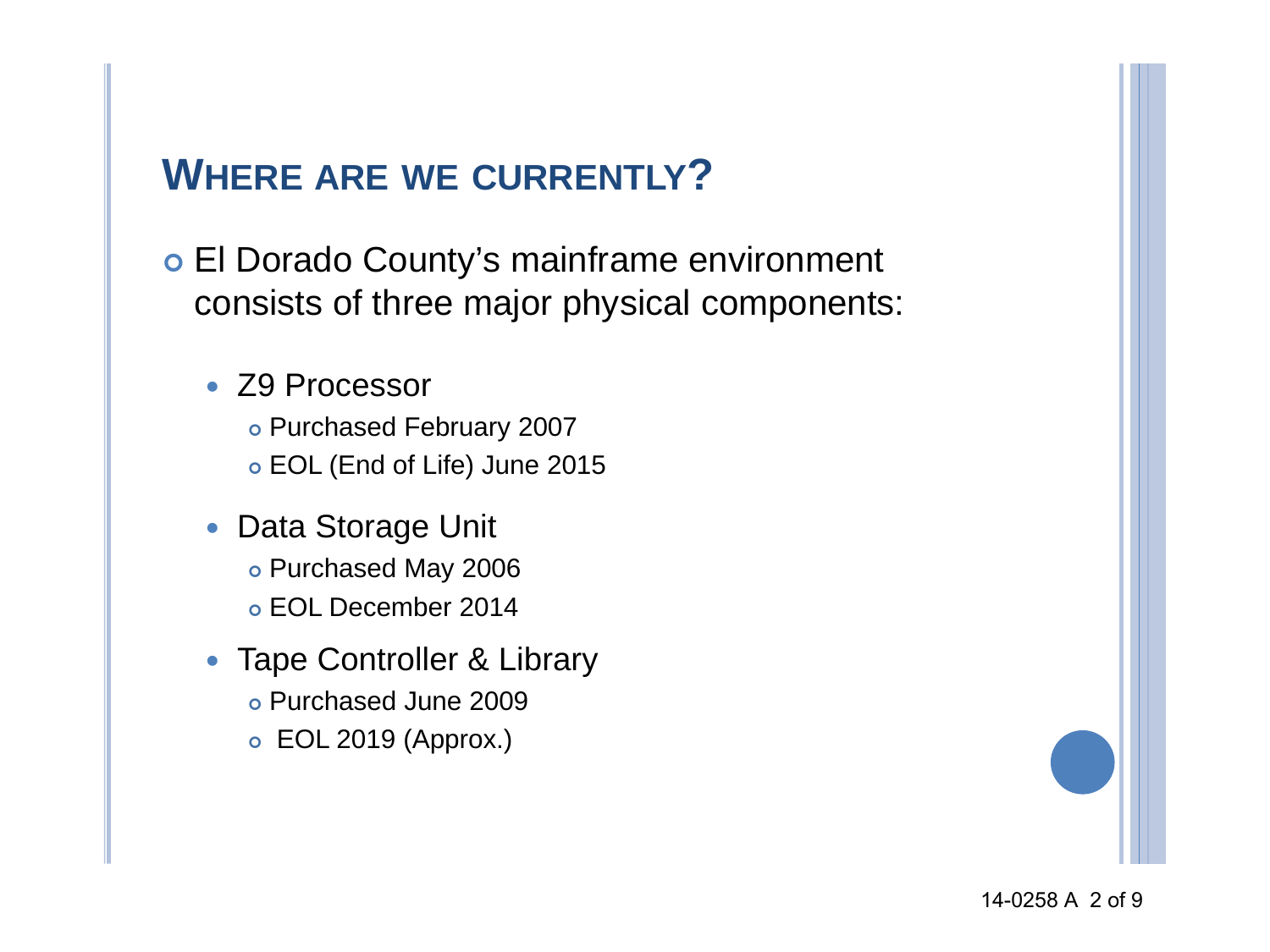## **APPLICATIONS RESIDING ON MAINFRAME**



■ Land Management  $(LMIS)$ **UNIX** 

| System                 | 42.88% |
|------------------------|--------|
| Programmer/Misc        | 12.08% |
| <b>Financials</b>      | 21.99% |
| Recorders              | 16.61% |
| <b>Property System</b> | 1.92%  |
| <b>Assessor Images</b> | 1.90%  |
| HR/PR                  | 0.82%  |
| Land Management (LMIS) | 0.65%  |
| <b>UNIX</b>            | 0.59%  |
| <b>Time 2000</b>       | 0.37%  |
| Welfare AR             | 0.11%  |
| <b>DMV</b>             | 0.05%  |
| <b>Probation AR</b>    | 0.01%  |
|                        |        |

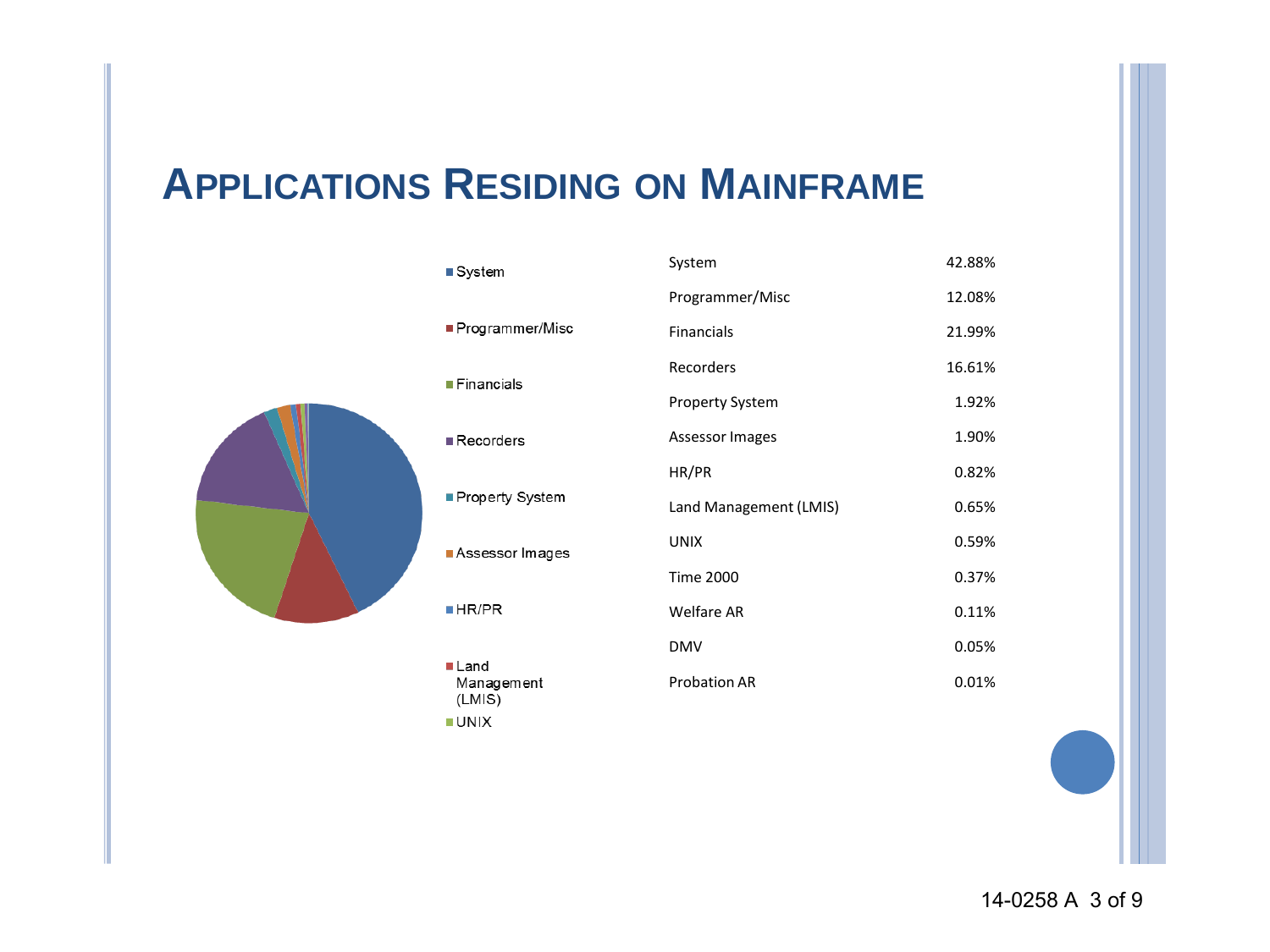# **MAINFRAME ENVIRONMENT COST TODAY**

o Hardware & IBM MLC Maintenance \$150,000 o Third party Software License and Maintenance  $$460,000$ • Includes annual licensing for: FAMIS M204 (Property system) Payroll, etc. **•** Staff Cost **\$500,000 Current Annual Cost \$1,110,000**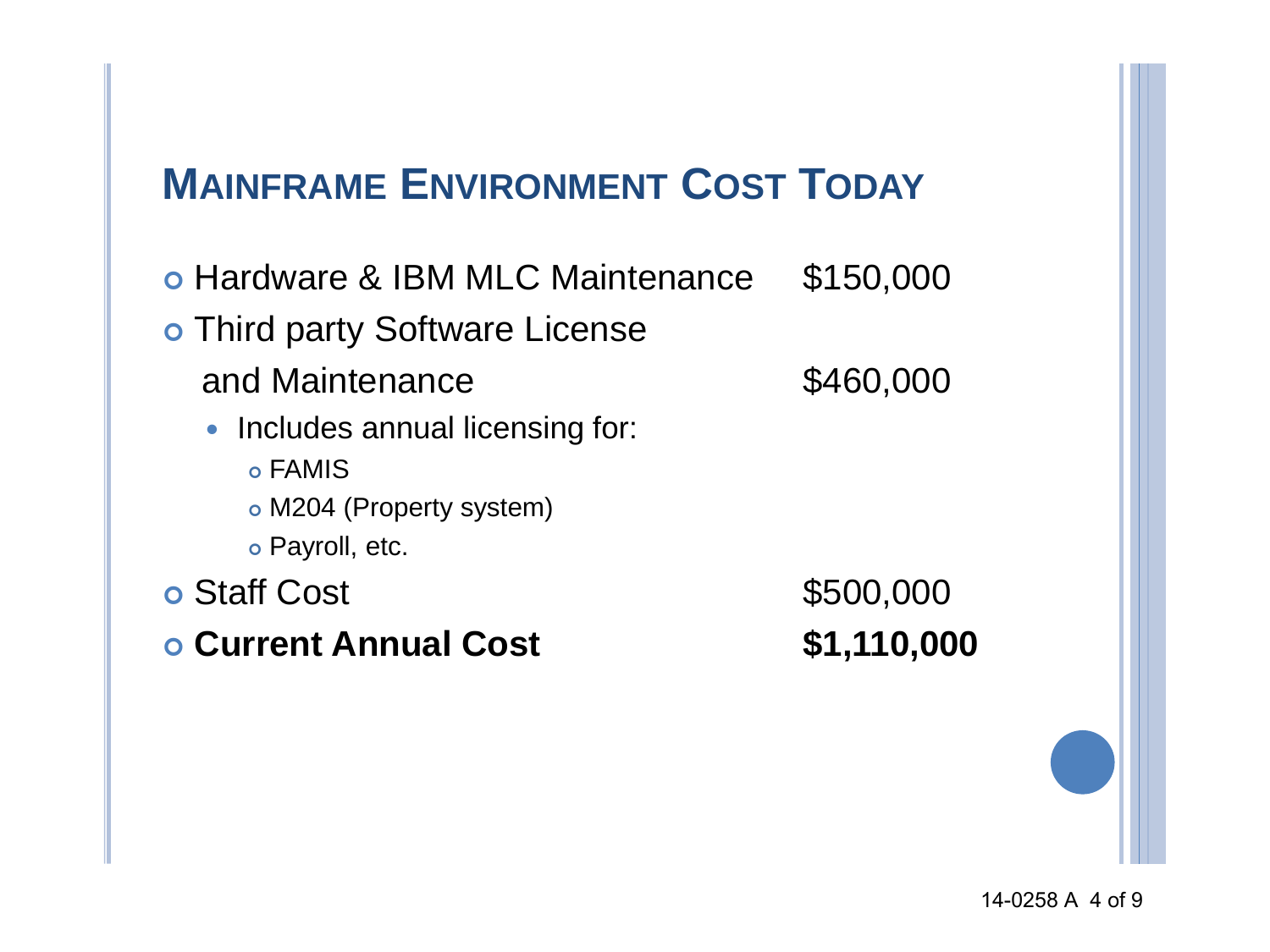# **IN-HOUSE VS. HOSTED 5-YEAR PLAN**

| <b>Infrastructure</b>                  | <b>Replacement</b><br>of the<br><b>Mainframe</b><br>\$486,455 | <b>Hosted</b><br><b>Vendor</b>      | <b>Hosted</b><br><b>Vendor</b><br>$\overline{2}$ |
|----------------------------------------|---------------------------------------------------------------|-------------------------------------|--------------------------------------------------|
| One time transition<br>cost            | \$45,000                                                      | \$1.3 Million                       | <b>TBD</b>                                       |
| <b>Hardware Cost</b>                   | <b>One Time</b><br>\$386,000                                  | \$76,000<br>Monthly                 | \$43,320<br>Monthly                              |
| 5 year Hardware<br>Maintenance         | \$55,455<br>(Discount price if<br>paid at Purchase)           | Included                            | Included                                         |
| <b>IBM MLC Fees</b>                    | \$22,305<br>Monthly                                           | Included                            | Included                                         |
| <b>Additional Secure</b><br>Connection | N/A                                                           | Approximately<br>\$2,300<br>Monthly | Approximately<br>\$2,300<br>Monthly              |
| Total 5 year Cost of<br>ownership      | \$1,824,758                                                   | \$5,998,000                         | $$2,738,000 +$<br>$TBD =$<br><b>Unknown</b>      |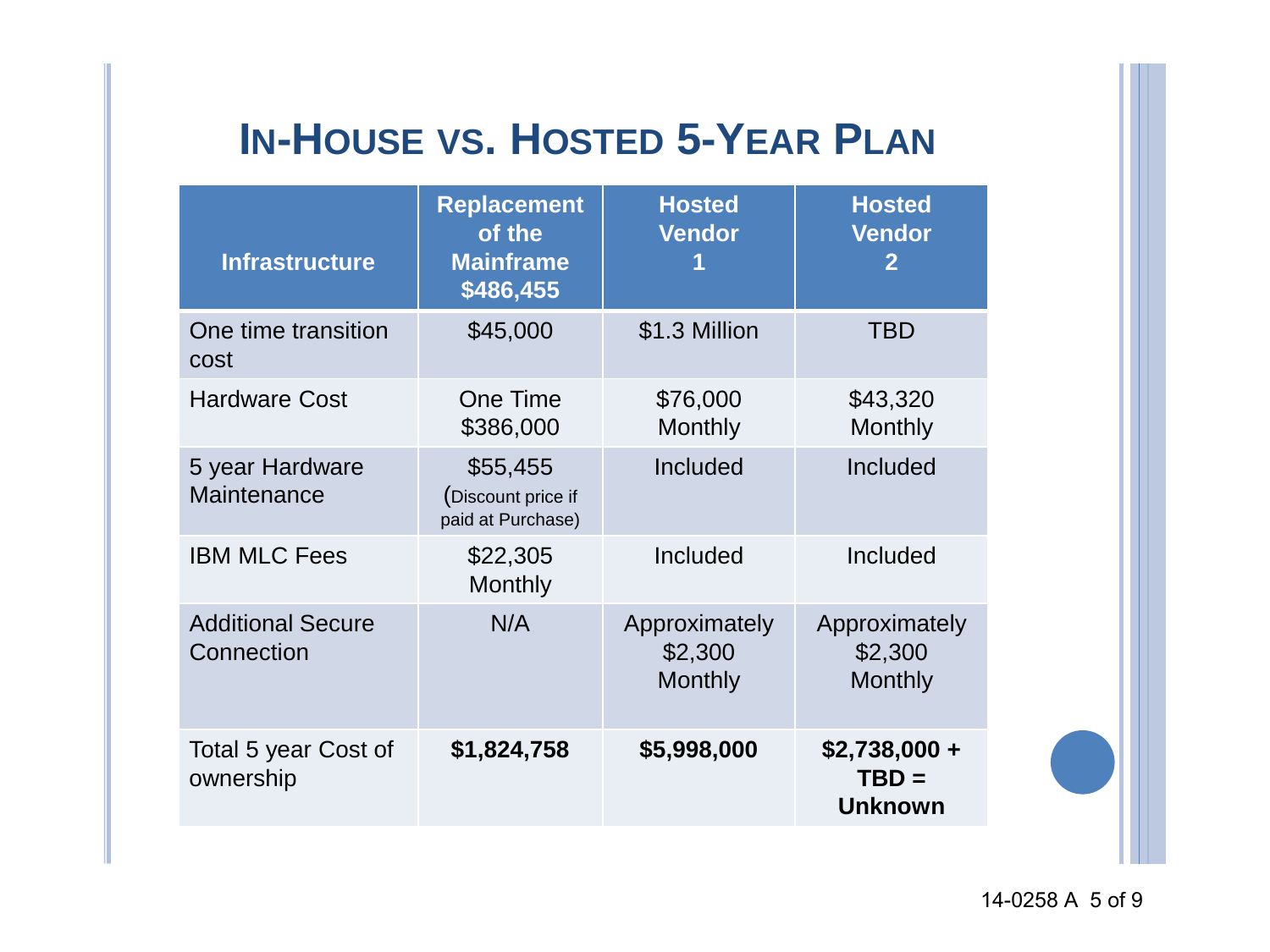# **ADDITIONAL MAINFRAME COSTS**

#### Staffing:

• Based upon the requirements specified to vendors, cost remain the same for In-House or Hosted solution.

#### o Third party software licensing

- In-House \$460,000 annual
- Hosted

 Cost will vary depending on MIPS, shared environment, Mainframe series.

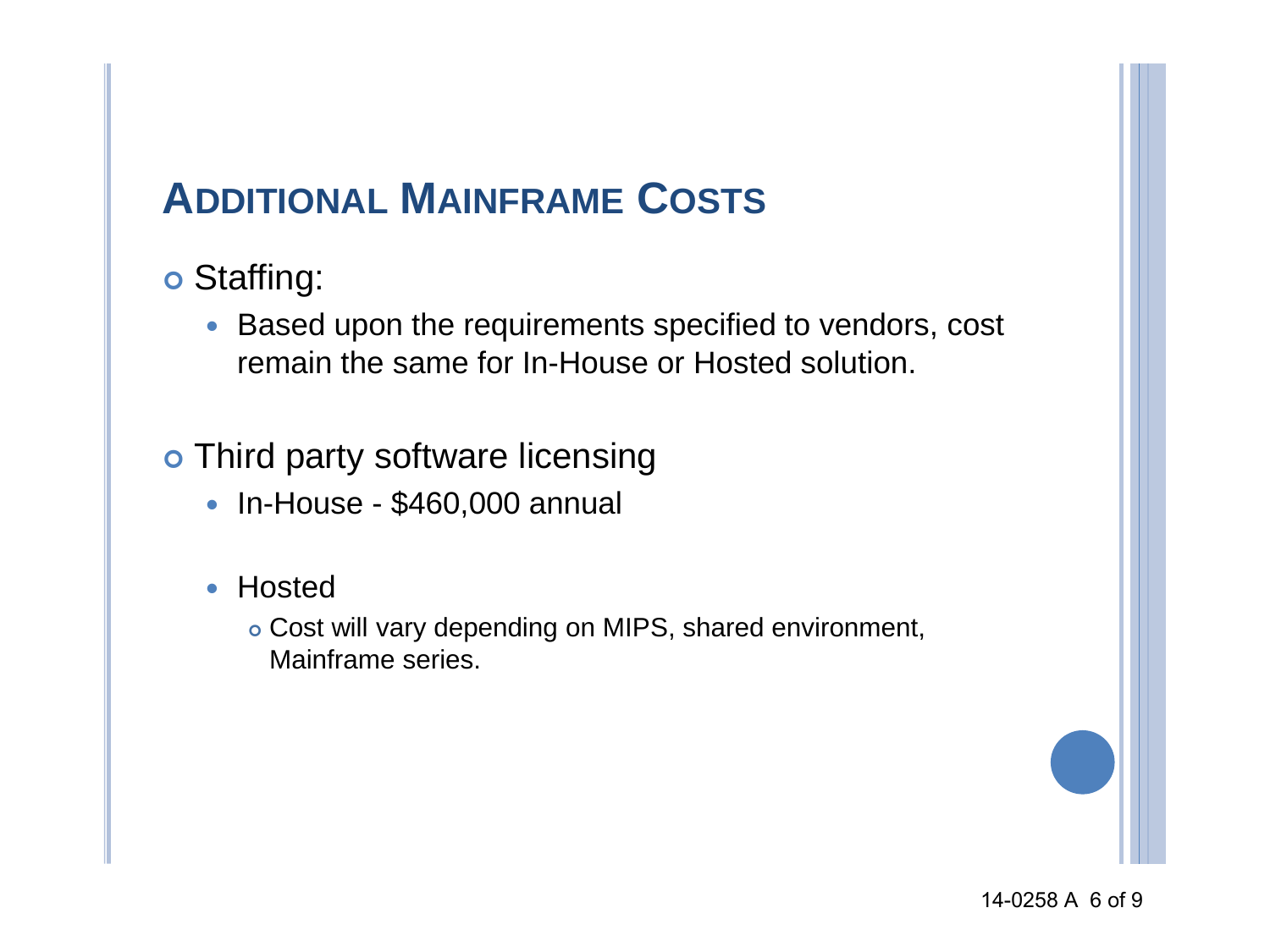# TIMELINE

#### Current Mainframe Hardware EOL

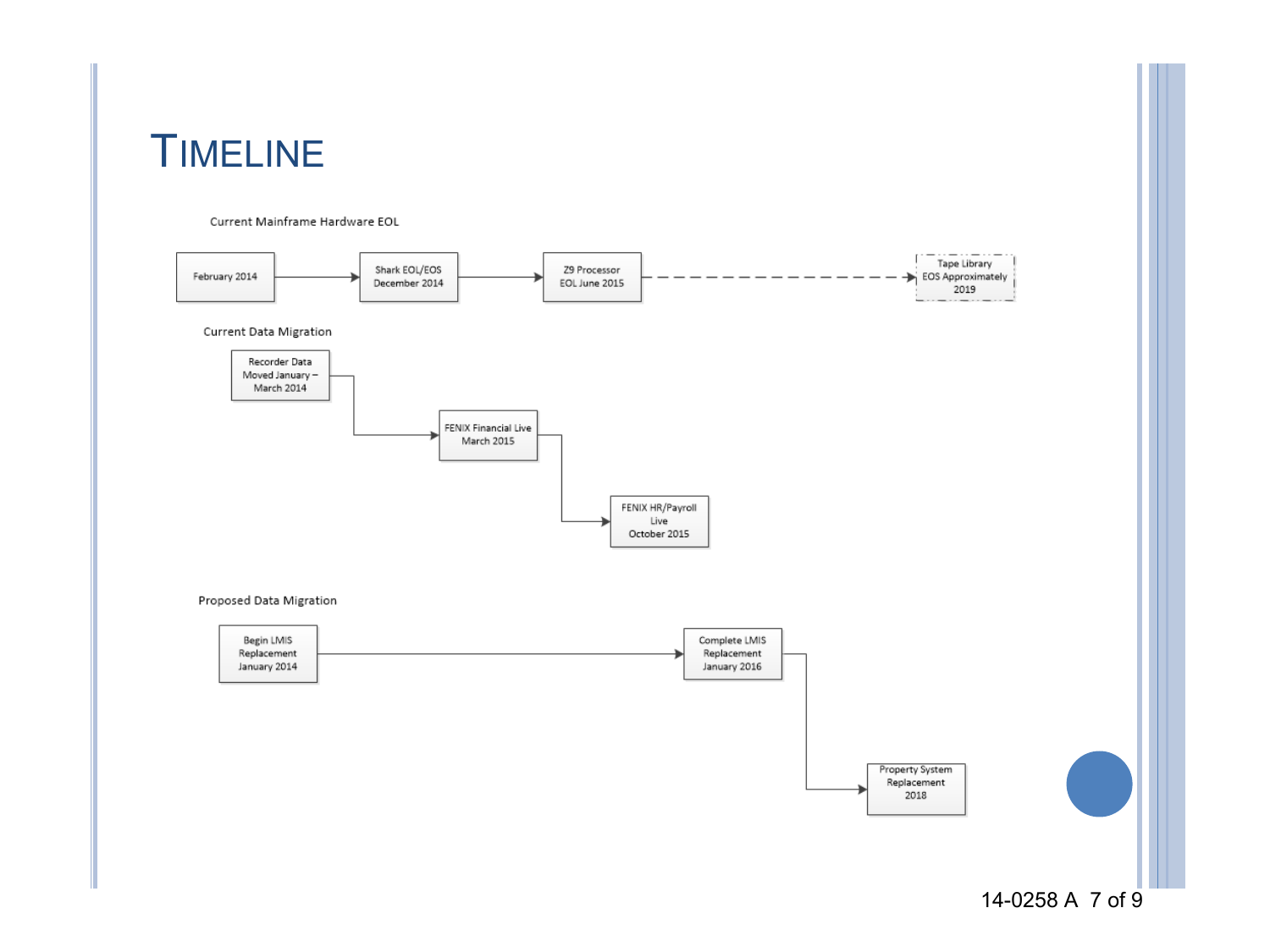# **MAINFRAME MIGRATION PLAN**

#### FENIX

- Financial Live March 2015
- HR/Payroll Live October 2015

#### LMIS

- January 2014 Begin Demos
- Perform analysis and define functional requirements
- Go through RFP Process
- Select Vendor
- Completion in 2016
- o Property System
	- Complete transition to new system by 2019
- Be Completely off Mainframe in 5 years (2019)